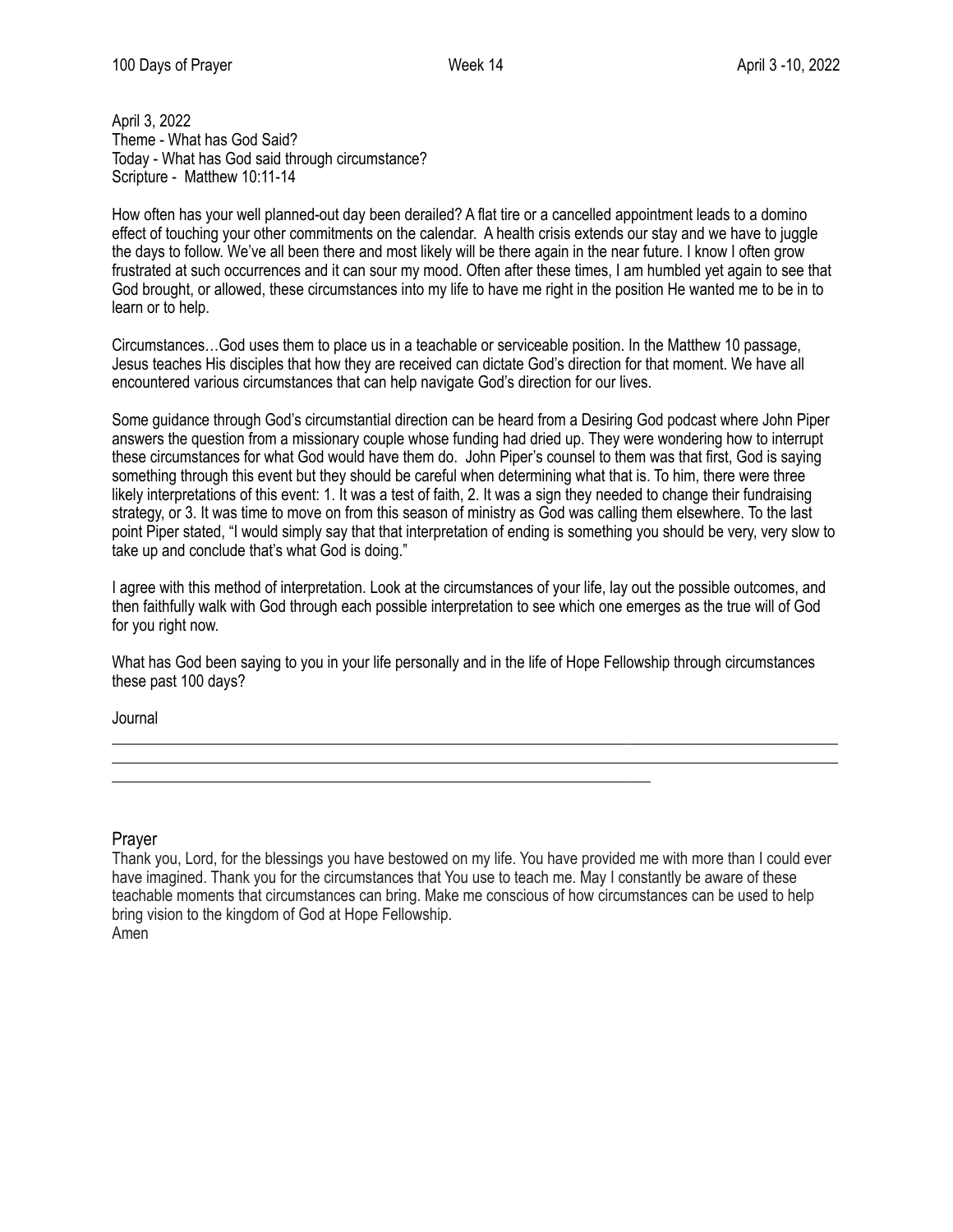April 4, 2022 Theme - What has God Said? Today - What has God said through Scripture? Scripture - 2 Timothy 3:16, Luke 24:26, 27

Marty was confused. He was constantly thinking of new questions, wrestling with them in his head, searching for answers from others in either verbal or written form. Marty was a young man who had a passion to learn as much about God as he could. He was diligent in his quest, pestering his instructors and peers constantly with questions and ready to debate. He had so much to discuss and Marty was anxious to learn but he constantly felt he was coming up short in his thirst for knowledge and wisdom. Evidently, young Marty was familiar with Latin and he arrived at a novel idea and made his life's cry 'Ad Fontes!' (The Latin phrase means, 'Back to The Sources.')

So, Martin Luther dusted off his red Bible and began his search to discover who God says He is, not who Luther (and others) assumed Him to be. An amazing discovery was found by the inquisitive monk: Jesus is the Word of God in flesh! From that time on, the Scriptures were his starting and ending points of Martin knowing God, Jesus, the Holy Spirit, the church and the steps for his life. For Luther, it was the joint relationship of the Scriptures and the Holy Spirit that led how he did life and church, which certainly got Luther in trouble with the established church but that is the subject for another day.

Over these past 100 Days, what has the Holy Spirit told you as you've read the accompanying Scriptures each day? How have you been prompted in your own life? In what ways has God given you vision and passion for Hope Fellowship and the future of His church here in Dorchester?

\_\_\_\_\_\_\_\_\_\_\_\_\_\_\_\_\_\_\_\_\_\_\_\_\_\_\_\_\_\_\_\_\_\_\_\_\_\_\_\_\_\_\_\_\_\_\_\_\_\_\_\_\_\_\_\_\_\_\_\_\_\_\_\_\_\_\_\_\_\_\_\_\_\_\_\_\_\_\_\_\_\_\_\_\_  $\_$  , and the set of the set of the set of the set of the set of the set of the set of the set of the set of the set of the set of the set of the set of the set of the set of the set of the set of the set of the set of th \_\_\_\_\_\_\_\_\_\_\_\_\_\_\_\_\_\_\_\_\_\_\_\_\_\_\_\_\_\_\_\_\_\_\_\_\_\_\_\_\_\_\_\_\_\_\_\_\_\_\_\_\_\_\_\_\_\_\_\_\_\_\_\_\_\_\_\_\_\_\_\_\_\_\_\_\_\_\_\_\_\_\_\_\_

Journal

## Prayer

Dear Lord, I thank You for the gift of Your Word so we can knowYou, Your will, and Your plan for us. By giving us Your Word, You have also shown us what we are to do to please You. Thank you for teaching me and speaking to me as I read Your word. I ask that Your Holy Spirit to continue to guide my steps personally and the future of Hope Fellowship. Give me insight as I read the Bible. Thank You Lord for Your leading. Amen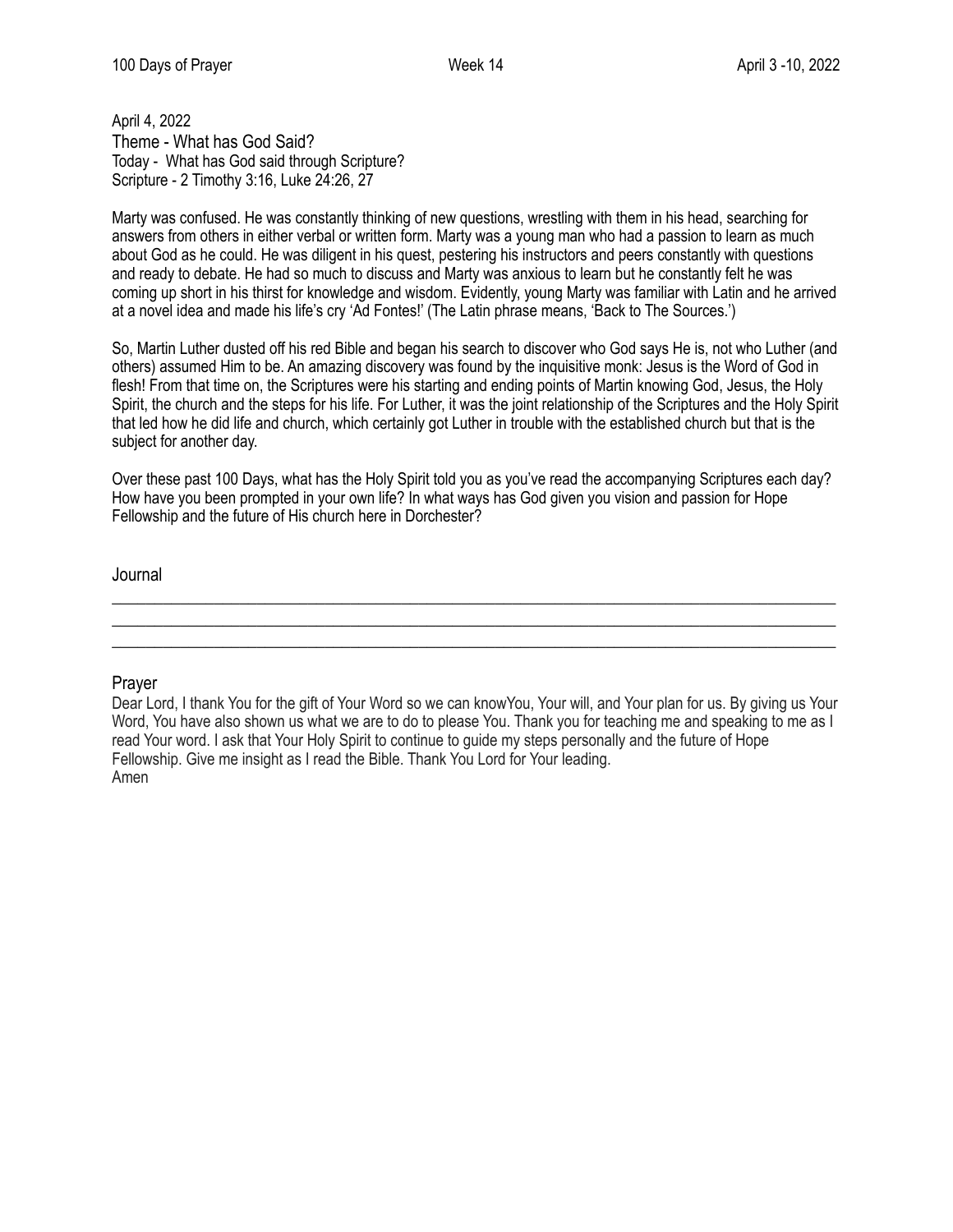April 5, 2022 Theme - What has God Said? Today - What has God said through listening to Holy Spirit? Scripture - John 14:25-26

After you read the next sentence, stop and think about it for a moment. *We have, in the Holy Spirit, the same Teacher who faithfully breathed the perfect and practical words of Scripture to imperfect people across thousands of years.*

Does that sentence excite your soul? That the author of the Bible is available to you and I today?

Not only did the Holy Spirit teach the disciples, He desires to teach us today. He wants to show us the depth of God, that we may learn to mirror Jesus. The Holy Spirit's plan for us is to know Him and Scripture so well, that we pursue His wisdom for our lives and not the 'wisdom' of the world. The teaching and molding desire of the Holy Spirit is not restricted to each of us personally but also to the church, which is lead by Jesus Christ.

Over these past 100 days, we have been leaning into the Lord for personal growth and for the future steps of Hope Fellowship. What has the Holy Spirit been saying to you during these days? What sense of direction do you feel the Holy Spirit is prompting you personally and corporately as a church?

\_\_\_\_\_\_\_\_\_\_\_\_\_\_\_\_\_\_\_\_\_\_\_\_\_\_\_\_\_\_\_\_\_\_\_\_\_\_\_\_\_\_\_\_\_\_\_\_\_\_\_\_\_\_\_\_\_\_\_\_\_\_\_\_\_\_\_\_\_\_\_\_\_\_\_\_\_\_\_\_\_\_\_\_\_  $\_$  , and the set of the set of the set of the set of the set of the set of the set of the set of the set of the set of the set of the set of the set of the set of the set of the set of the set of the set of the set of th \_\_\_\_\_\_\_\_\_\_\_\_\_\_\_\_\_\_\_\_\_\_\_\_\_\_\_\_\_\_\_\_\_\_\_\_\_\_\_\_\_\_\_\_\_\_\_\_\_\_\_\_\_\_\_\_\_\_\_\_\_\_\_\_\_\_\_\_\_\_\_\_\_\_\_\_\_\_\_\_\_\_\_\_\_

Journal

Prayer

Almighty God, I come before You on behalf of our church. Please crush any weapon formed against them, and do not allow it to prosper. God, we pray that You will grant our church with the spirit of Solomon so that it may have sound wisdom, knowledge and understanding. Thank You for the guidance of the Holy Spirit and I pray we will all be sensitive to Your leading and faithful to follow. Amen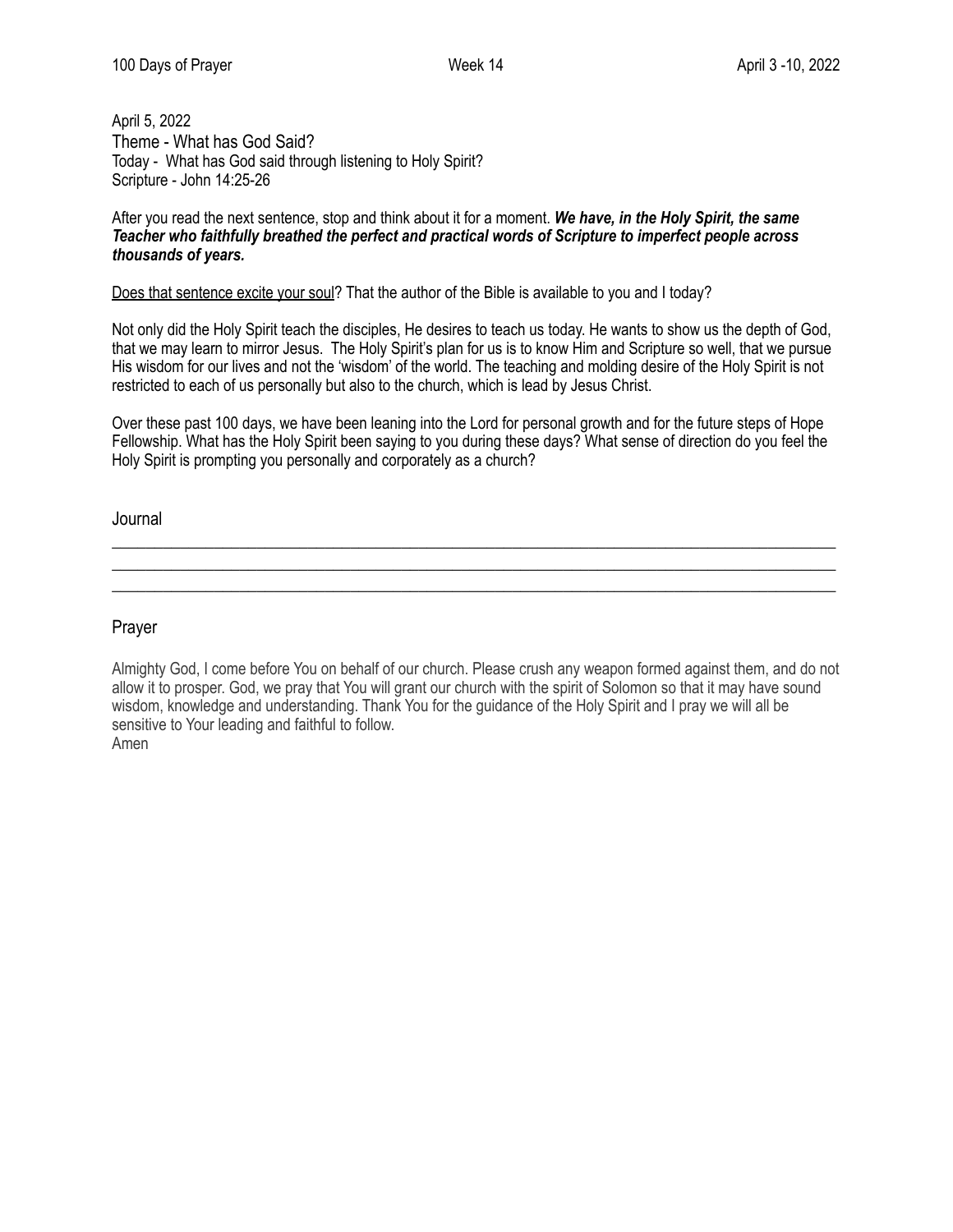April 6, 2022 Theme - What has God Said? Today - What has God said through others? Exodus 18:13-27, acts 8:26-39

One of the benefits of a community of faith and a network of other Christ-followers (maybe at work or extended family) is that you have some Godly people in your life that the Holy Spirit will use to speak into your current situation. We've all had those moments where those in our spiritual circles come alongside and give us direction. You've also, most likely, had those God moments where a stranger has been used to bring truth, encouragement or conviction into your life; those moments seem to appear from nowhere and yet you recognize that God has spoken into your life the very thing you needed.

The question to you now Is this; how has God used others to speak into your life and/or church in the last 100 days?

In the Exodus passage above, you have an illustration of intentional voices who speak into the lives of others. The people come to Moses for direction, and God leads Moses to tell the people what they need to hear. We all have intentional voices in our lives, people that we have an ongoing, intentional relationship with, whom God can use to speak into our lives.

In the Acts 8 passage above, we see a random voice speak into the life of the Ethiopian. Here was a stranger in Philip, whom God has directed to that moment, to speak truth into the Ethiopian's life. I know I've had those random voices I've never met before (the former mayor of Kitchener and the owner of a U-Haul dealership), who God used to speak to me what I needed to hear at that time.

Review the past 100 days of your life, what intentional and random voices have spoken what you need to hear from the Lord regarding your life and Hope Fellowship?

 $\_$  , and the set of the set of the set of the set of the set of the set of the set of the set of the set of the set of the set of the set of the set of the set of the set of the set of the set of the set of the set of th \_\_\_\_\_\_\_\_\_\_\_\_\_\_\_\_\_\_\_\_\_\_\_\_\_\_\_\_\_\_\_\_\_\_\_\_\_\_\_\_\_\_\_\_\_\_\_\_\_\_\_\_\_\_\_\_\_\_\_\_\_\_\_\_\_\_\_\_\_\_\_\_\_\_\_\_\_\_\_\_\_\_\_\_\_ \_\_\_\_\_\_\_\_\_\_\_\_\_\_\_\_\_\_\_\_\_\_\_\_\_\_\_\_\_\_\_\_\_\_\_\_\_\_\_\_\_\_\_\_\_\_\_\_\_\_\_\_\_\_\_\_\_\_\_\_\_\_\_\_\_\_\_\_\_\_\_\_\_\_\_\_\_\_\_\_\_\_\_\_\_

Journal

*Prayer* 

*Father, thank You for giving us the "one anothers" in our lives who encourage us and build us up. Help me to recognize Your voice when You choose to deliver a message to me through another believer. Use me as a voice of encouragement and as a speaker of truth to others as well. Oh God, speak to me, for I am eager to hear Your voice. Amen.*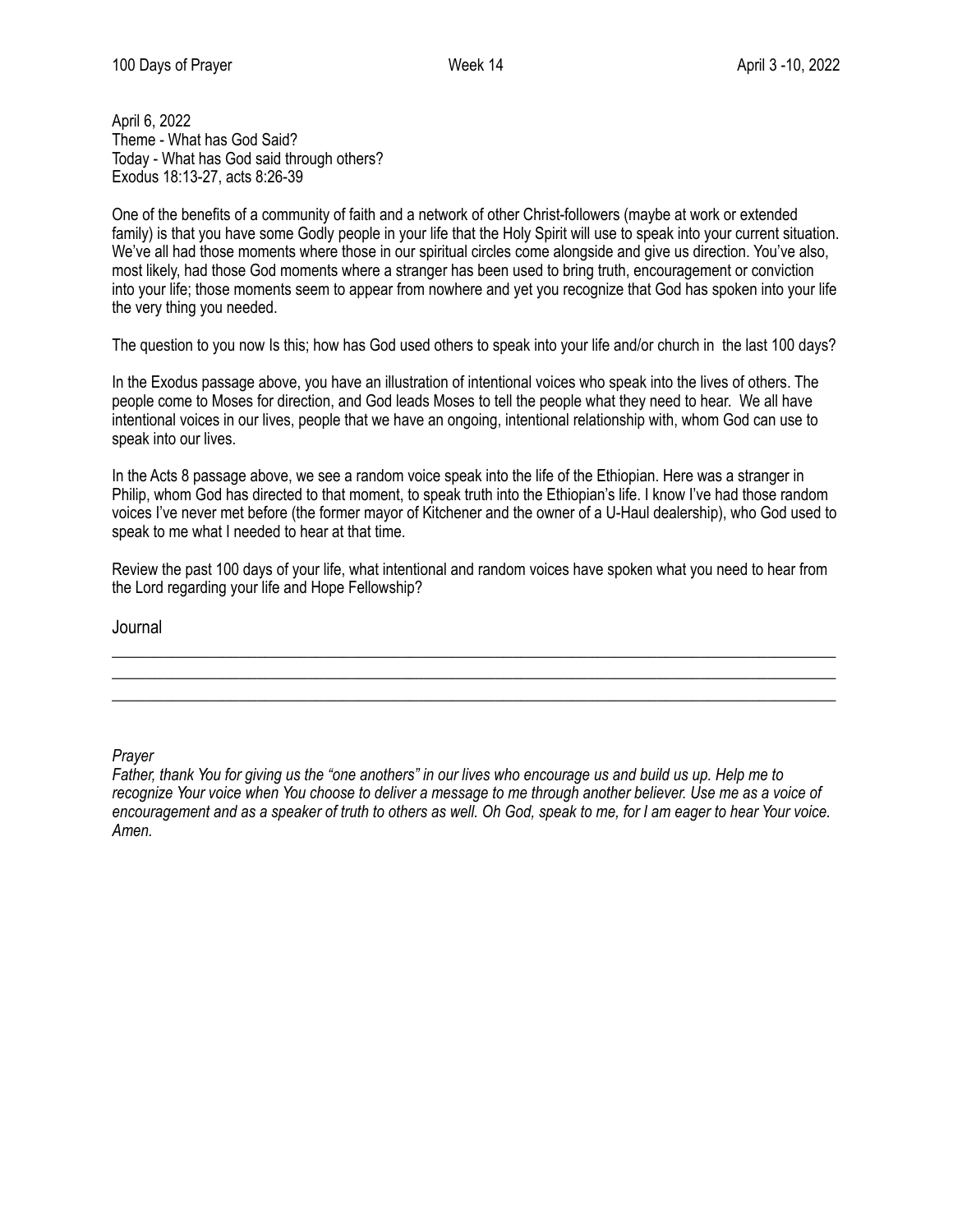April 7, 2022 Theme - What has God Said? Today - What has God said through prayer Scripture - James 1:5, Psalm 100.3, John 10:11

James 1:5 If any of you lacks wisdom, let him ask God, who gives generously to all without reproach, and it will be given him.

Psalm 100:3 Know that the Lord, he is God! It is he who made us, and we are his;[a] we are his people, and the sheep of his pasture.

John 10:11 I am the good shepherd. The good shepherd lays down his life for the sheep.

We love to talk, but rarely do we love to listen. Listening involves intentionally being focused and not allowing distraction to overwhelm the opportunity. For any relationship, the ability to listen vastly improves the connection and for followers of Christ, it's vital that we listen. Scripture tells us that we are His sheep and one aspect of sheep, is that they know the voice of the shepherd. We need to know the voice of the Lord and so we need to be intentional to take the time to listen.

Listening prayer centres around a clear request for God's guidance. In making our request, we give God's guidance authority over the other voices we hear throughout our daily lives. Then we hit the pause button. We wait on God in a time of silence, giving the Lord opportunity to speak to us. We focus our time of prayer on intentional, purposeful listening and let God do the talking.

This is important because as followers of Jesus, we all desire to do the right thing and make the wise choices. Yet we are constantly being bombarded with the noise of the world all around us. There are lots of voices telling us very different messages, and too often we find ourselves challenged and confused about what we should do in a given situation or what is really the best way ahead. These are times when we can seek God's guidance through listening prayer.

 $\_$  , and the set of the set of the set of the set of the set of the set of the set of the set of the set of the set of the set of the set of the set of the set of the set of the set of the set of the set of the set of th \_\_\_\_\_\_\_\_\_\_\_\_\_\_\_\_\_\_\_\_\_\_\_\_\_\_\_\_\_\_\_\_\_\_\_\_\_\_\_\_\_\_\_\_\_\_\_\_\_\_\_\_\_\_\_\_\_\_\_\_\_\_\_\_\_\_\_\_\_\_\_\_\_\_\_\_\_\_\_\_\_\_\_\_\_ \_\_\_\_\_\_\_\_\_\_\_\_\_\_\_\_\_\_\_\_\_\_\_\_\_\_\_\_\_\_\_\_\_\_\_\_\_\_\_\_\_\_\_\_\_\_\_\_\_\_\_\_\_\_\_\_\_\_\_\_\_\_\_\_\_\_\_\_\_\_\_\_\_\_\_\_\_\_\_\_\_\_\_\_\_

Over the past 100 Days of Prayer, what do you sense God saying to you in times of prayer?

Journal

Prayer

I ask, Father, that only your Holy Spirit will speak to me now as I wait on you for wisdom, insight, and direction. And whatever you show me or direct me to do, I pray that I will quickly obey. In Jesus's mighty name, Amen.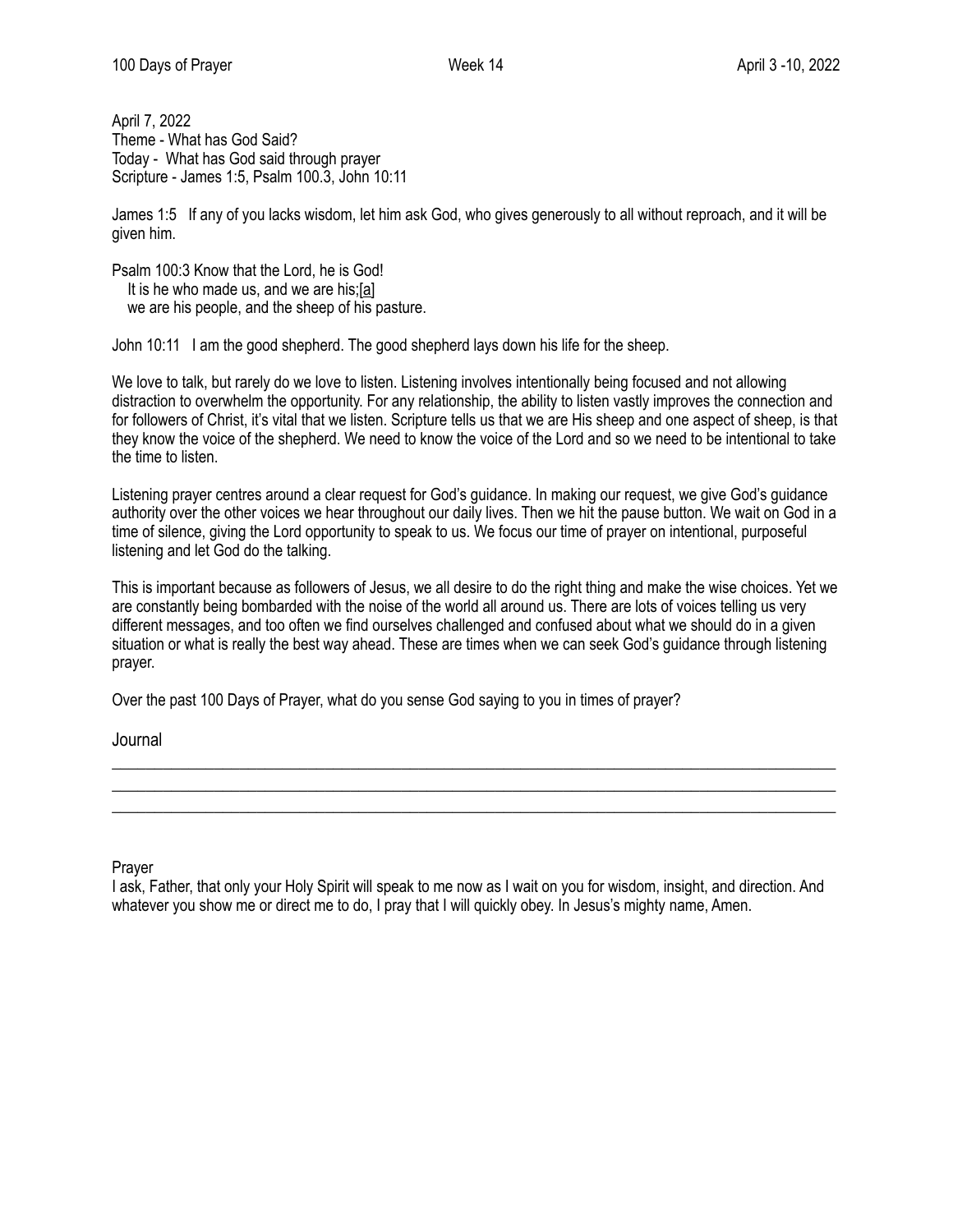April 8, 2022 Theme - What has God Said? Today - What has God said through the teaching of others Scripture - Roman's 12:6-8

How often have you sat in a worship service and felt that the person bringing the Word of God that day had somehow been able to peer into your very soul and crafted that message for you, and only you? That can be exciting because it's evident that God is leading the messenger (who likely knows nothing of your current situation) and you as the recipient.

But wait, this experience is not limited to your regular church service! If you take the time to put other sources of Godly teaching into your life throughout the week, you are increasing the opportunities for God to teach you. It could be a book on Christian living, a podcast that is discussing a theological truth, an online service of another church of some famous or little-known preacher. One of the benefits of today's technical world is that there is a wealth of spiritual teaching at our fingertips.

As we allow more spiritual teaching into our lives, I have to believe that its an opportunity for the Holy Spirit to teach us exactly what we need to hear.

So the question today is this…how has the teaching of others been used by God to speak into your life over these past 100 days? What have you learned through the teaching of others?

 $\_$  , and the set of the set of the set of the set of the set of the set of the set of the set of the set of the set of the set of the set of the set of the set of the set of the set of the set of the set of the set of th \_\_\_\_\_\_\_\_\_\_\_\_\_\_\_\_\_\_\_\_\_\_\_\_\_\_\_\_\_\_\_\_\_\_\_\_\_\_\_\_\_\_\_\_\_\_\_\_\_\_\_\_\_\_\_\_\_\_\_\_\_\_\_\_\_\_\_\_\_\_\_\_\_\_\_\_\_\_\_\_\_\_\_\_\_ \_\_\_\_\_\_\_\_\_\_\_\_\_\_\_\_\_\_\_\_\_\_\_\_\_\_\_\_\_\_\_\_\_\_\_\_\_\_\_\_\_\_\_\_\_\_\_\_\_\_\_\_\_\_\_\_\_\_\_\_\_\_\_\_\_\_\_\_\_\_\_\_\_\_\_\_\_\_\_\_\_\_\_\_\_

Journal

## Prayer

Almighty God, I come to You today and give thanks for all ways and people who teach Your Word to me. Thank You for glorifying Yourself through the spiritual gifts of Your children. Fill them with your strength, so they may rise to every challenge and not grow weary. Fill them with your wisdom, so that they may be able to make good judgement when guiding and helping others. Amen.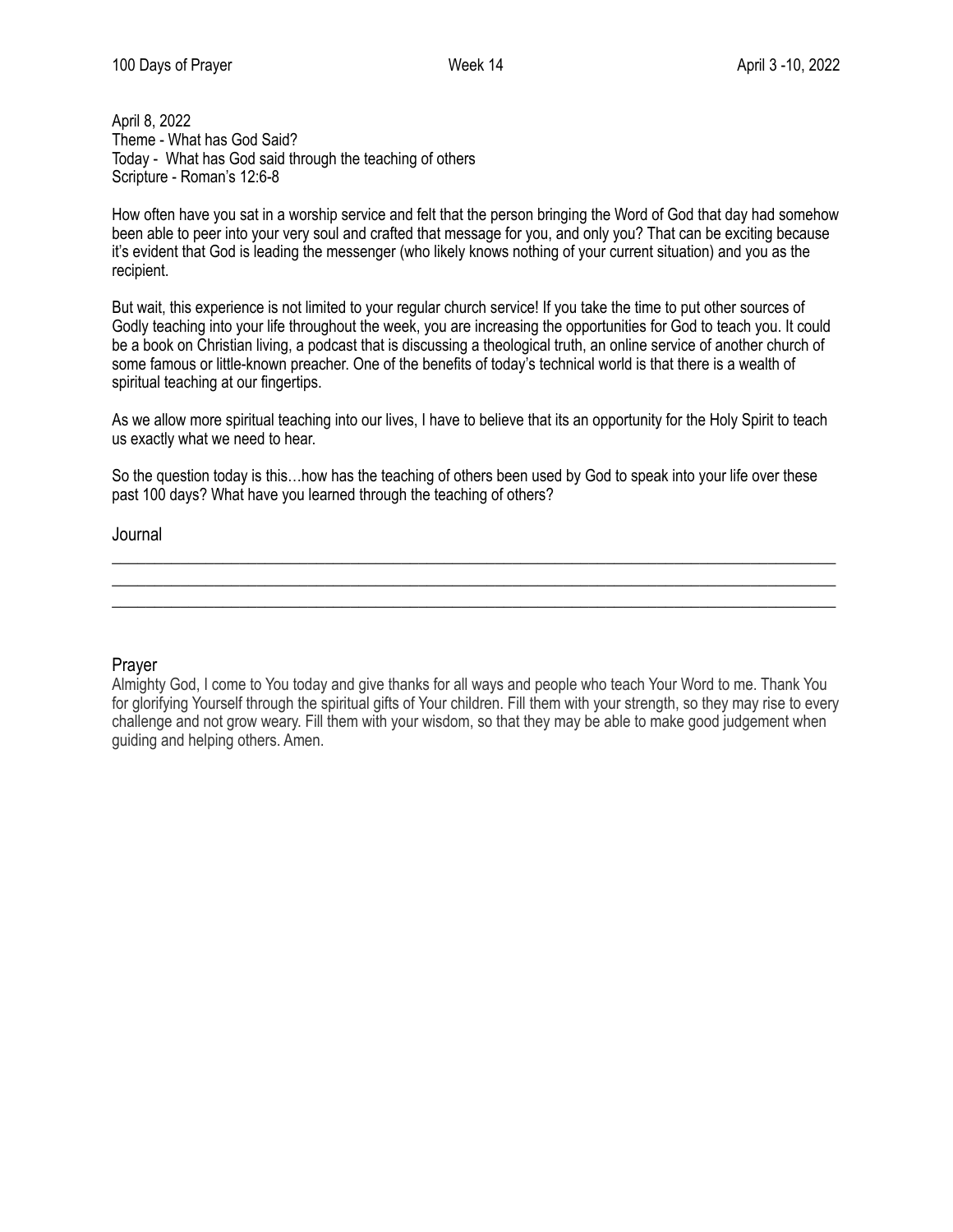April 9, 2022 Theme - What has God Said? Today - What has God said through past experiences (previous church efforts) Scripture - Revelation 2-3

We can learn from history, in fact, we should learn from history. If you took the time to read Revelation 2 and 3 today, you can see that a history lesson was presented on the good, the bad and the ugly of seven churches. As we take the time to read this portion of Revelation, we can see what was accomplished (and not accomplished) for the Kingdom of God.

One of the objectives for the 100 Days of Prayer is for us to hear from the Lord regarding the future direction of Hope Fellowship. We know that God speaks through His Word, His Holy Spirit, His people and circumstances, but He can also teach us through the reflection of history.

What are some previous church efforts (either at Hope Fellowship or other churches you've worshipped at) that you learned some lessons about ministry? As you, and possibly your ministry team, reflected on these efforts, what did you learn? Write these lessons down because we should be reminded of them as Hope Fellowship looks to the future.

 $\_$  , and the set of the set of the set of the set of the set of the set of the set of the set of the set of the set of the set of the set of the set of the set of the set of the set of the set of the set of the set of th \_\_\_\_\_\_\_\_\_\_\_\_\_\_\_\_\_\_\_\_\_\_\_\_\_\_\_\_\_\_\_\_\_\_\_\_\_\_\_\_\_\_\_\_\_\_\_\_\_\_\_\_\_\_\_\_\_\_\_\_\_\_\_\_\_\_\_\_\_\_\_\_\_\_\_\_\_\_\_\_\_\_\_\_\_ \_\_\_\_\_\_\_\_\_\_\_\_\_\_\_\_\_\_\_\_\_\_\_\_\_\_\_\_\_\_\_\_\_\_\_\_\_\_\_\_\_\_\_\_\_\_\_\_\_\_\_\_\_\_\_\_\_\_\_\_\_\_\_\_\_\_\_\_\_\_\_\_\_\_\_\_\_\_\_\_\_\_\_\_\_

Journal

Prayer

Heavenly Father, thank You for the spiritual instructions I have in Your Word and the warnings that help to keep me looking to Jesus. I pray that my devotion for You will not grow cold, but that in all things I will become more and more thrilled with the wonders of Jesus Christ, my Lord and Saviour. May my love for You start to reflect, in some small way, the love that You have shown to me. And thank You for the many privileges that are mine in Christ, in Whose name I pray, AMEN.